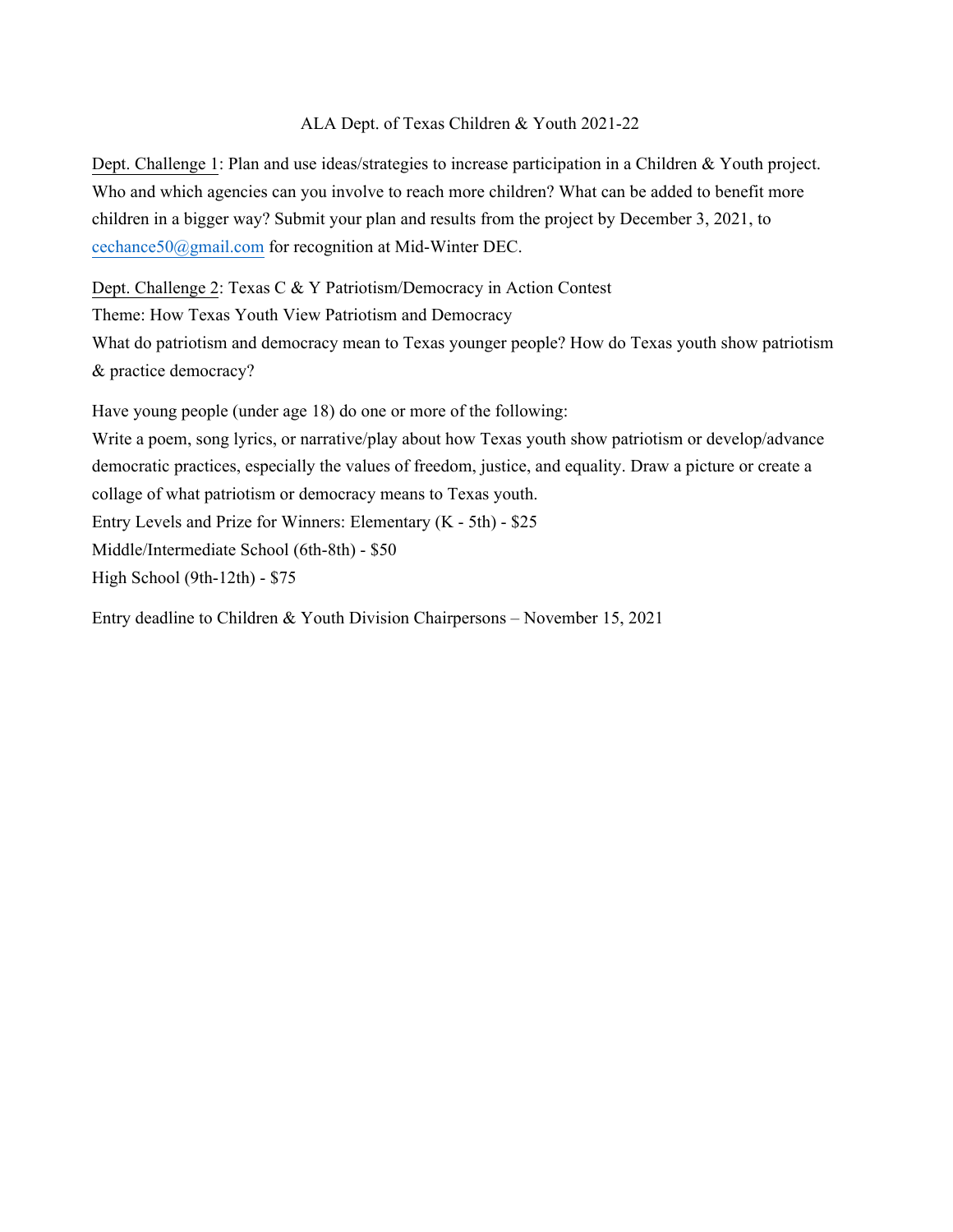Learn about Children & Youth programs and how to get young people involved  $&\&/$  or help our youth.

- 1. Pick a slip of paper from either the Seed Bag, Rain bowl, or Sunshine bowl with one of the twelve questions.
- 2. Read and answer (share with a friend).
- 3. Check your answer in the numbered pot that corresponds to the question number.
- 4. Please return all slips of paper to the appropriate location.